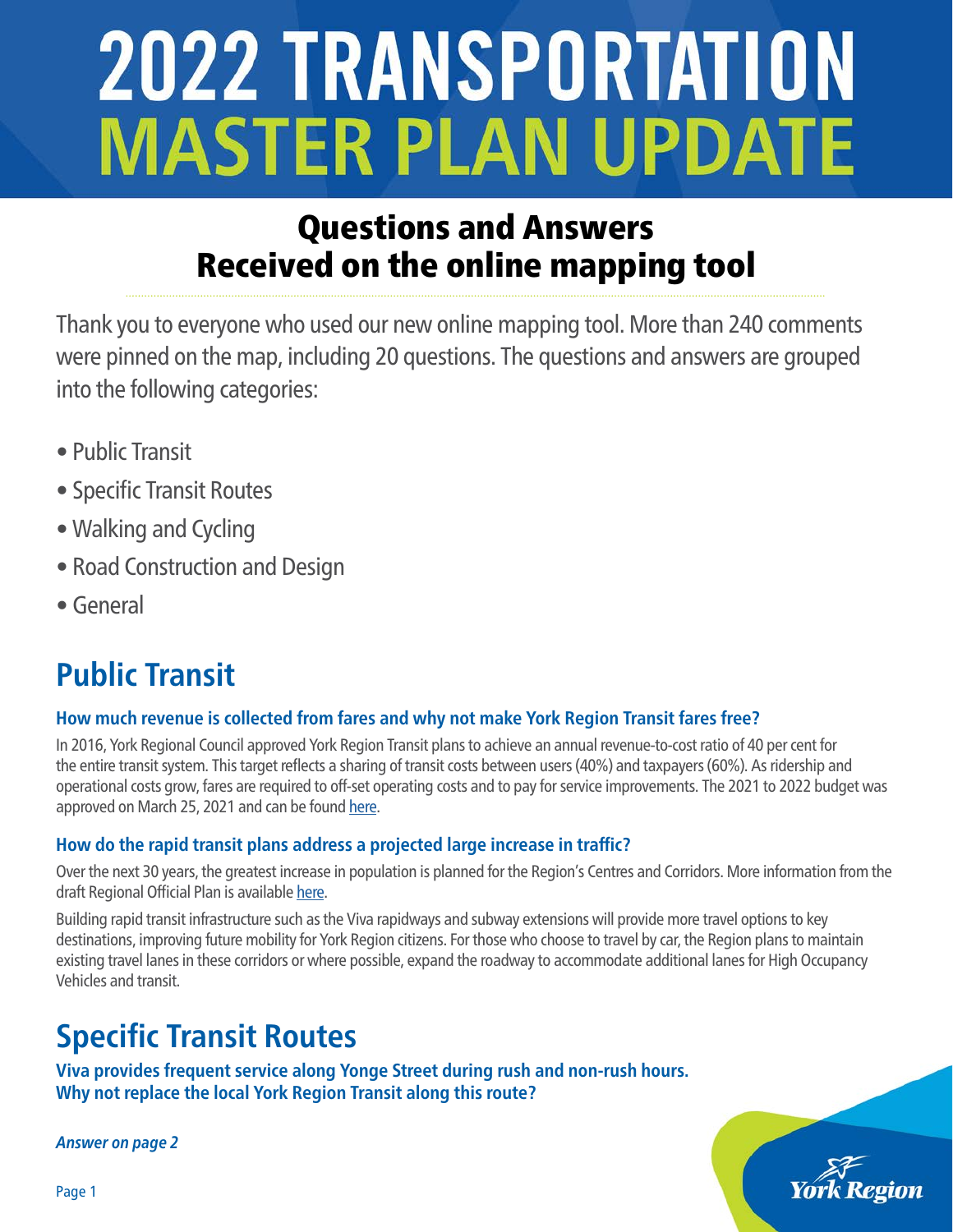## Questions and Answers Received on the online mapping tool

Along Yonge Street, Viva and conventional bus services complement each other and provide different service levels to accommodate a wider range of travel patterns. Viva routes are designed to stop less frequently, primarily at major intersections or key travel destinations. Along the same corridors, York Region Transit operates conventional service in mixed traffic lanes and serves all curbside local bus stops, as well as the "Request Stop" program where customers can exit between stops after 9 p.m.

#### **Are there plans to extend the buses along 14th Avenue or Denison Street to Scarborough Town Centre?**

Currently there are no plans to extend Route 2 – Milliken (operating along Denison Street) and Route 14 – 14th Avenue (operating along 14th Avenue) to Scarborough Town Centre. Travellers are able to transfer to/from the YRT contracted TTC Route 129A – McCowan to travel to Scarborough Town Centre.

#### **Is Bus route 16 operating along Rutherford Road -Carville Road-16th Avenue part of the rapid transit network for 15 minutes or better services?**

YRT Route 16 – 16th Avenue provides service along 16th Avenue between Bathurst Street and Markham Stouffville Hospital, 7 days a week. The 16th Avenue corridor is part of the York Region Transit's Frequent Transit Network, with plans to provide 15 minutes or better service six days a week, from 6 a.m. to 10 p.m. Service frequency will be increased as the demand for transit service increases with the return of transit ridership post pandemic. More information about York Region Transit's plans, improvements and service changes can be found [here](https://www.yrt.ca/en/about-us/service-plans.aspx).

#### **Bus route 105 operates weekdays only, along Peter Rupert Avenue, ends at Major Mackenzie Drive. Are there plans to extend it northward and have provide services every day?**

YRT Route 105 – Dufferin operates 7 days a week from Sheppard West Station to Rutherford Road, with services up to Major Mackenzie Drive on weekdays only. There are plans to extend Route 105 service to Maple GO Station 7 days a week once improvements to Maple GO Station are complete as part of Metrolinx's GO Expansion program. More information about York Region Transit's plans, improvements and service changes can be found [here](https://www.yrt.ca/en/about-us/service-plans.aspx).

# **Walking and Cycling**

#### **Are there future plans for a bicycle lane or multi-use path on Yonge Street, south of Royal Orchard Boulevard in Thornhill?**

Staff have reviewed this segment in consultation with the active transportation prioritization list, and identifies planned infrastructure such as multi-use paths or cycle tracks in the Region. With limited budget allocated to this programming, the completion of missing links in our Lake to Lake Cycling Route and Walking Trail have been identified for priority completion at this time.

We continue to look for opportunities to expand the cycling network, in collaboration with our local towns and cities, particularly through the development process along this corridor. Further information about the Lake to Lake Cycling Route and Walking Trail can be found [here](https://www.york.ca/wps/portal/yorkhome/recreation/yr/cycling/laketolakecyclingrouteandwalkingtrail/).

## **Are there plans for future bicycle lanes on Highway 7 east of Sciberras Road in Markham?**

This section of Highway 7 will be considered in the future for bicycle lanes. However, this segment is currently unfunded.

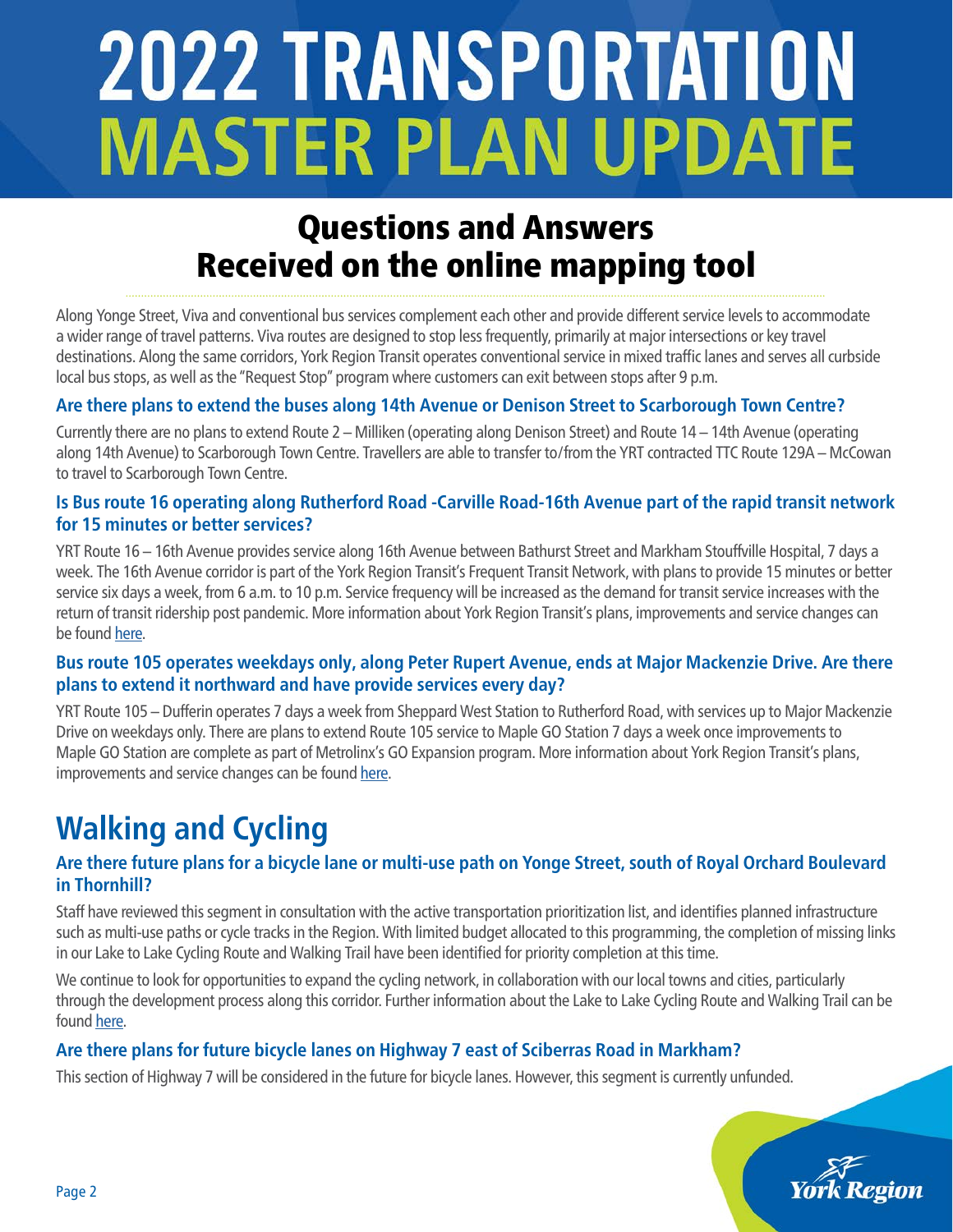## Questions and Answers Received on the online mapping tool

## **Are there plans to install signs where cycling is permitted on the sidewalk?**

By-laws concerning sidewalk cycling are under the jurisdiction of local towns and cities and may be signed accordingly. For information about the Region's traffic safety program, please visit [york.ca/trafficsafety](https://www.york.ca/wps/portal/yorkhome/transportation/yr/traffic/trafficsafetyprogram/)

#### **On 19th Avenue through Markham, can there be improvements to the pavement and traffic signal timing for cyclists?**

This inquiry will be reviewed with our Road and Traffic Operations team for further consideration. If possible, cyclists may choose to stop on top of detector loops on pavement or use the pedestrian push button to change the traffic signals.

#### **In the fall, Highway 7 bicycle lanes have fallen chestnuts which creates hazardous conditions. What department decides the types of trees planted?**

Natural Heritage and Forestry, a section of York Region's Environmental Services Department, approves the trees to be planted along Regional roads. There are a limited number of species that are tolerant of the growing conditions along Regional roads. These species are listed in the Acceptable Tree Species for Regional Road Allowances list and may be planted along bike lanes. Other considerations include species diversity, soil quantity, site lines, and utility locations.

#### **Would it be possible to extend the trail located between Carville and Richvale neighbourhoods, near Cividale Court in Richmond Hill to the south?**

This trail is maintained by the City of Richmond Hill and your comment will be forwarded to the city for further consideration.

#### **Highway 427 on-ramps from Langstaff Road have a crossing without physical separation, is it possible to add a curb or protection be added?**

The cycling facilities though the Highway 427 interchange are under the jurisdiction of the Ontario Ministry of Transportation and we will forward your comment. Extra care should be taken when crossing the on-ramp.

#### **I am concerned about turning vehicles at Clegg Road and Warden Avenue in Markham when crossing to the bus stop. Are there possible improvements?**

We will review this inquiry with our operations team for further consideration. Drivers should yield the right-of-way to pedestrians within the intersection, and pedestrians be aware of turning vehicles before crossing.

# **Road Construction and Design**

## **Are there plans to connect Langstaff Road to Bowes Road?**

The Proposed 2051 Road Network includes a future road link along Langstaff Road, however a direct connection to Bowes Road is not planned at this time.

## **Are there plans for a future road link on Pine Valley Drive at south of Rutherford Road?**

There are no plans to extend Pine Valley Drive as the lands are under the ownership of the Toronto and Region Conservation Authority.